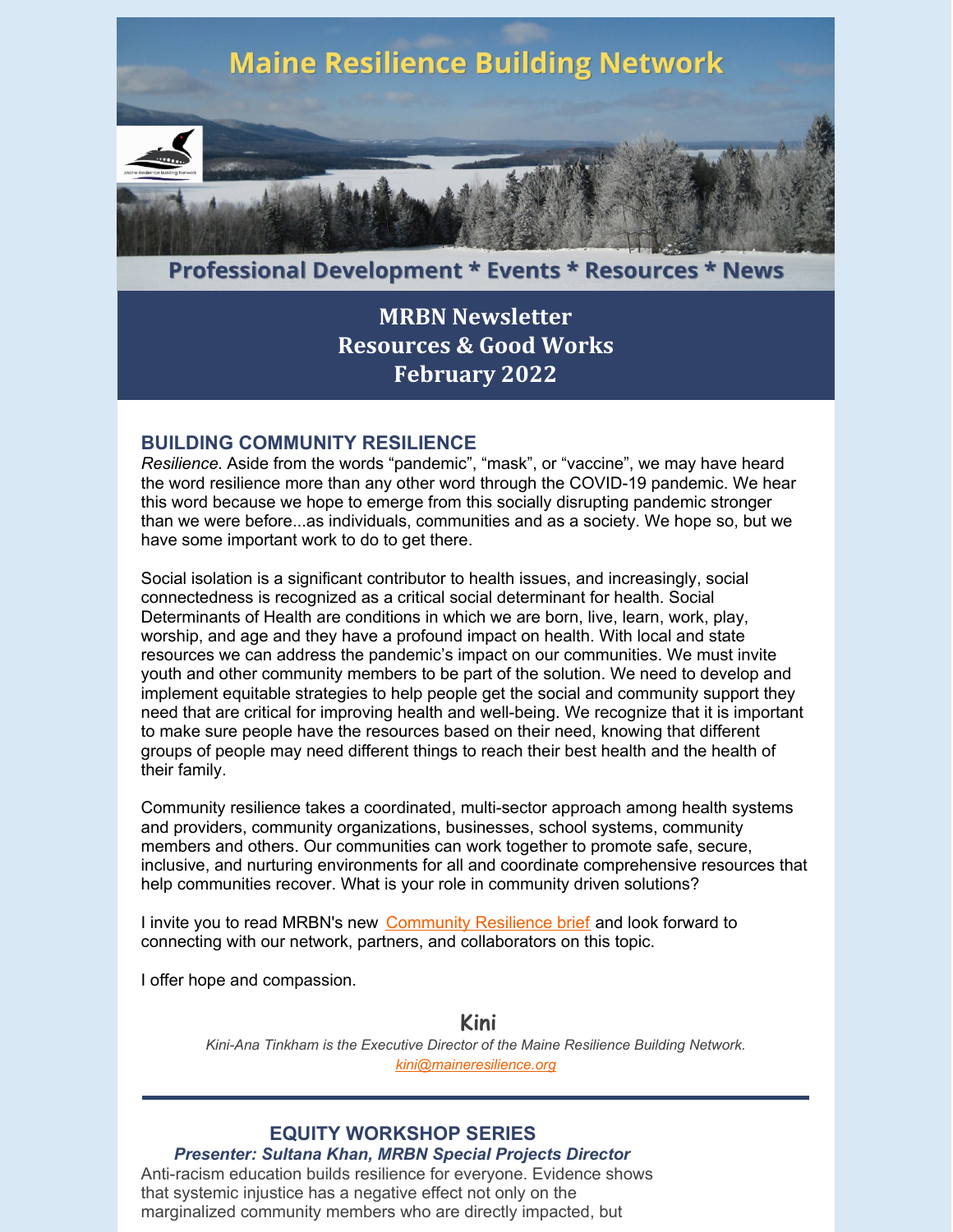every community member, regardless of identity. Studies support the idea that when communities take action to address racism, outcomes for every group improve.

MRBN is offering a workshop series to engage Maine community members to increase knowledge around systemic injustice. The workshops will be led by MRBN Special Projects Director Sultana Khan, who believes equitable communities can only be developed through education, acknowledgement, and action, and tailors her approach to meet people wherever they are in their journey towards collective liberation.



Attend one or both - whatever works for you.

### **Bias and Brain Development February 17, 2022 11:00am - 12:30pm MRBN member: \$10 Non-member: \$20 Click here to [register](https://maineresilience.org/event-4681737?CalendarViewType=1&SelectedDate=2/2/2022)**

This workshop will use Daniel Kahneman's theory of fast and slow thinking to explain how representation, societal structure, and brain development create a culture of biased thinking and behavior. Attendees will take the Harvard Implicit Bias Test prior to the training and will receive follow up materials to practice unlearning their own biases.

#### **Microaggressions: Reflecting on Harmful Language February 24, 2022 11:00am - 12:30pm MRBN member: \$10 Non-member: \$20 Click here to [register](https://maineresilience.org/event-4680418?CalendarViewType=1&SelectedDate=2/2/2022)**

This workshop will expose and explain the subtle nature of microaggressions, which are defined as "daily verbal, behavioral, and environmental communications, whether intentional or unintentional, that transmit hostile, derogatory, or negative messages to a target person because they belong to a stigmatized group."

## **LEADING BY EXAMPLE ON PAID FAMILY LEAVE**

It is a founding value and policy of MRBN to build and support resilience in all people, which includes our employees. Our paid Family Medical Leave policy illustrates that commitment.

MRBN is proud to lead by example on the crucial issue of paid Family Medical Leave. MRBN's Board of Directors approved paid leave per year for employees as they bond with a newly born, adopted or fostered child; care for a close relative with a serious health condition; or assist with family situations when a family member is deployed abroad on active military service.

MRBN Education and Engagement Director Ruby Parker knows first-hand the value of paid Family Leave, as she anticipates the arrival of her second child in February. "I recognize that many people don't understand why paid leave is so important until they go through the experience. MRBN's paid leave policy allows me to take the time I need in a way that is really supportive."

Ruby also highlights the direct connection between paid Family Leave and MRBN's mission. "Reducing stress through family-friendly policies supports healthy development for children and can reduce the instances of ACEs in our communities."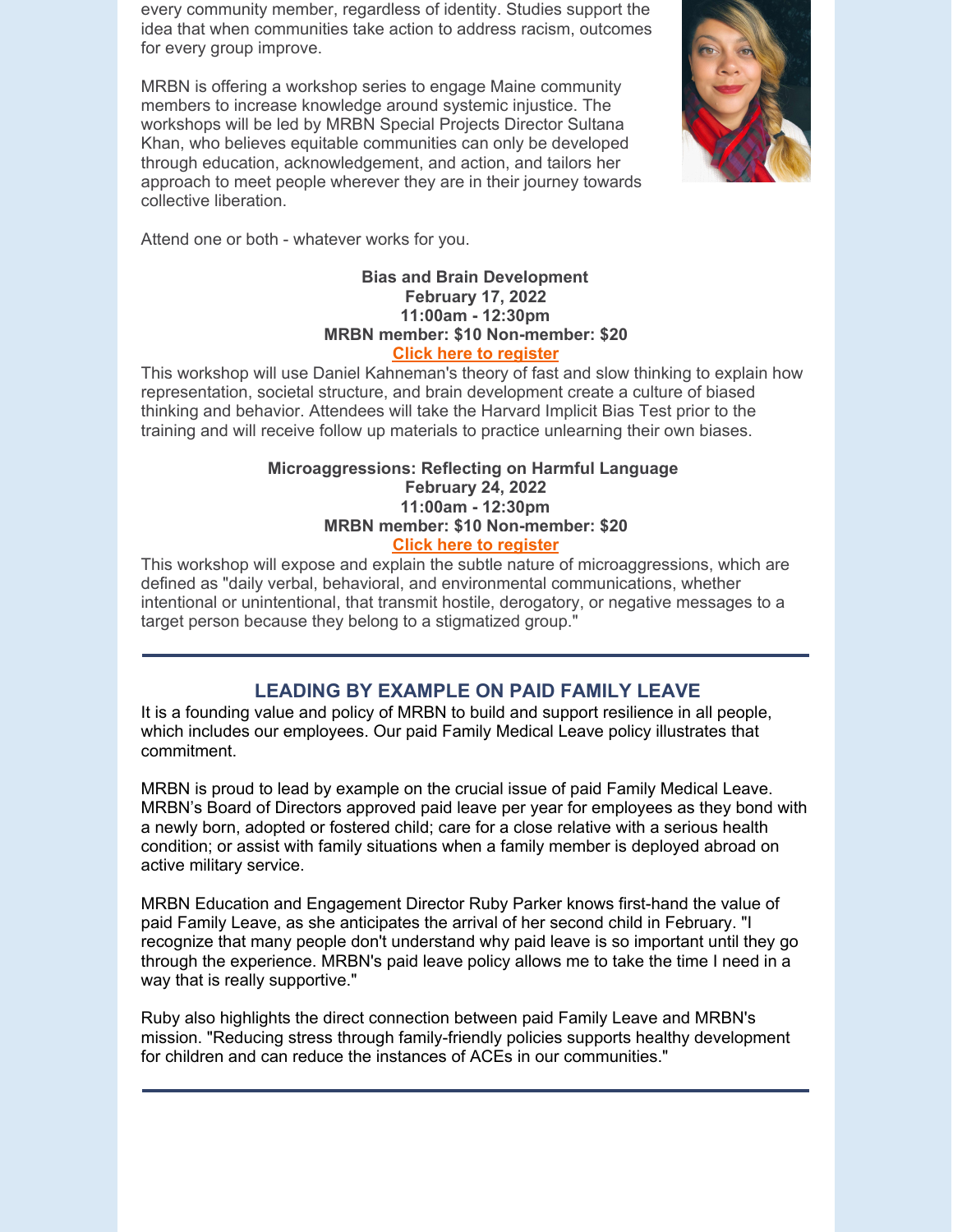

# **SAVE THE DATE! MRBN BIENNIAL CONFERENCE APRIL 12-13, 2023 Samoset Resort, Rockport**



## **SUPPORTING EARLY CHILD CARE PROVIDERS**

We know that the last two years have been incredibly hard on early childcare providers around the state as they navigated COVID shutdowns, new regulations to keep children and staff safe and healthy, and the many challenges that the pandemic has created for families. With support from the Maine Community Foundation, MRBN provided education about the impact of Adverse Childhood Experiences, positive childhood experiences, and resilience building strategies that can be used in the classroom and childcare setting to more than 200 educators.

The feedback has been overwhelmingly positive and reinforces our role in supporting those caring for our youngest children! One participant shared that the training "not only helps me in a professional capacity, it also helps me understand what family members are going through." Many commented that they found the strategies on breathing techniques to be helpful ways to support children in their program and found the information "practical" "powerful" "thought-provoking" and "informative."

We look forward to supporting this workforce more in the future and are exploring more professional development opportunities to be offered in the evenings, recognizing that daytime offerings are often challenging for early childhood educators.

**To learn more about MRBN's educational offerings or to schedule a training for your business, group, or organization, contact [training@maineresilience.org.](mailto:training@maineresilience.org)**

## **HELP US BUILD CONNECTIONS WITH BUSINESSES IN YOUR COMMUNITY!**

Thank you to all who have suggested businesses who are potential partners in our Youth Mattering work! We are interested in connecting with businesses in your community that may be interested in working with us to decrease social isolation and increase youth mattering.

Local businesses have an incredible opportunity right now to become more youth-friendly, offer career exploration activities for young people, and build community resilience through intentional actions.

We'd love a personal connection to guide us reaching these potential collaborators. Please email our Special Projects Director, [Sultana](mailto:sultana@maineresilience.org) Khan, with your recommendations. We look forward to hearing from you!

## **TAKE THE MRBN NETWORK SURVEY**

Have you taken our survey yet? We are interested in learning what sort of programming has been valuable to you in the past, and what would be useful this year. If you haven't already, please take a few minutes to [complete](https://www.surveymonkey.com/r/8BYDC2Q) this **MRBN Network survey**.



## **FREE PREVENTION RESOURCES AVAILABLE FROM MAINE CDC**

Thank you to Sheila Nelson, Maine CDC Adolescent Health and Injury Prevention program manager, for her enlightening presentation at the February MRBN network meeting. In addition to sharing data and reviewing the Maine State Suicide Prevention Plan, Sheila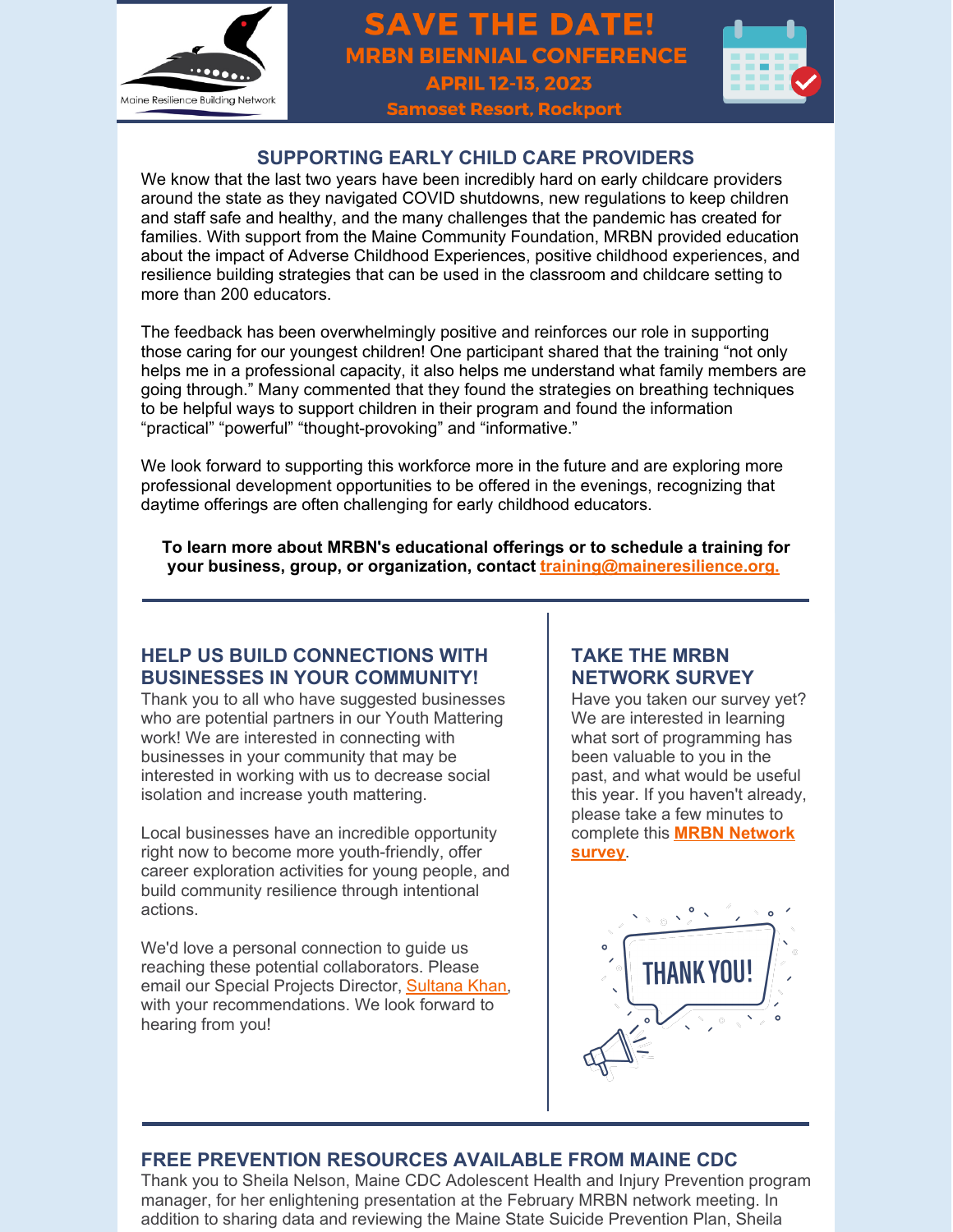discussed resources that are available to interested individuals and organizations.

To access free printable or downloadable resources, visit the Maine [Prevention](https://www.mainepreventionstore.com/) Store.





### **SUPPORT AVAILABLE FOR FAMILIES OR YOUTH IN TEMPORARY LIVING ARRANGEMENTS**

Do you know families or youth in a temporary living arrangement? Support is available! Are they doubled up (sharing housing) with relatives or friends, couch surfing, in a transitional housing program, shelter, motel, or a place not considered traditional housing (campground, car, public place)?

If so, encourage them to talk to their school about it. There is a federal program, called the McKinney-Vento Program, that can help to keep students in the same school, even if they're staying out of district. Every school district has a McKinney-Vento contact person, and you can find your district's contact [here](https://gcc02.safelinks.protection.outlook.com/?url=https%3A%2F%2Flinkprotect.cudasvc.com%2Furl%3Fa%3Dhttps%253a%252f%252fneo.maine.gov%252fDOE%252fneo%252fSupersearch%252fContactSearch%252fContactSearchByType%26c%3DE%2C1%2CBIHvNOAxnAyZAUVjZ814F81Gh0VfxxWNt1TFxizBQfqE5cwJYXGdjwGS_fz2NYrXuNEBScchFNNfkTRcOPcPtsTDvMY5-52lCFLXRVep92JPtHogpo0%2C%26typo%3D1&data=04%7C01%7Camelia.lyons%40maine.gov%7C32cba150de9e4b39365c08d9e0ef08a1%7C413fa8ab207d4b629bcdea1a8f2f864e%7C0%7C0%7C637788139522521874%7CUnknown%7CTWFpbGZsb3d8eyJWIjoiMC4wLjAwMDAiLCJQIjoiV2luMzIiLCJBTiI6Ik1haWwiLCJXVCI6Mn0%3D%7C3000&sdata=MVDmIgJ9H45U1lVtvHNfdYbxyb3%2FSZHsYuBf7SNtdrk%3D&reserved=0). This program can provide transportation, referrals, free meals, tutoring, school supplies, clothing, and more.

For more information, contact [amelia.lyons@maine.gov](mailto:amelia.lyons@maine.gov)



Support our work, strengthen your connection to MRBN, AND gain access to member events and discounts!



**Join [MRBN](http://maineresilience.org/membership)**

*The Maine Resilience Building Network's mission is to promote resilience in all people by increasing the understanding of the impacts of Adverse Childhood Experiences (ACEs) and the importance of building*